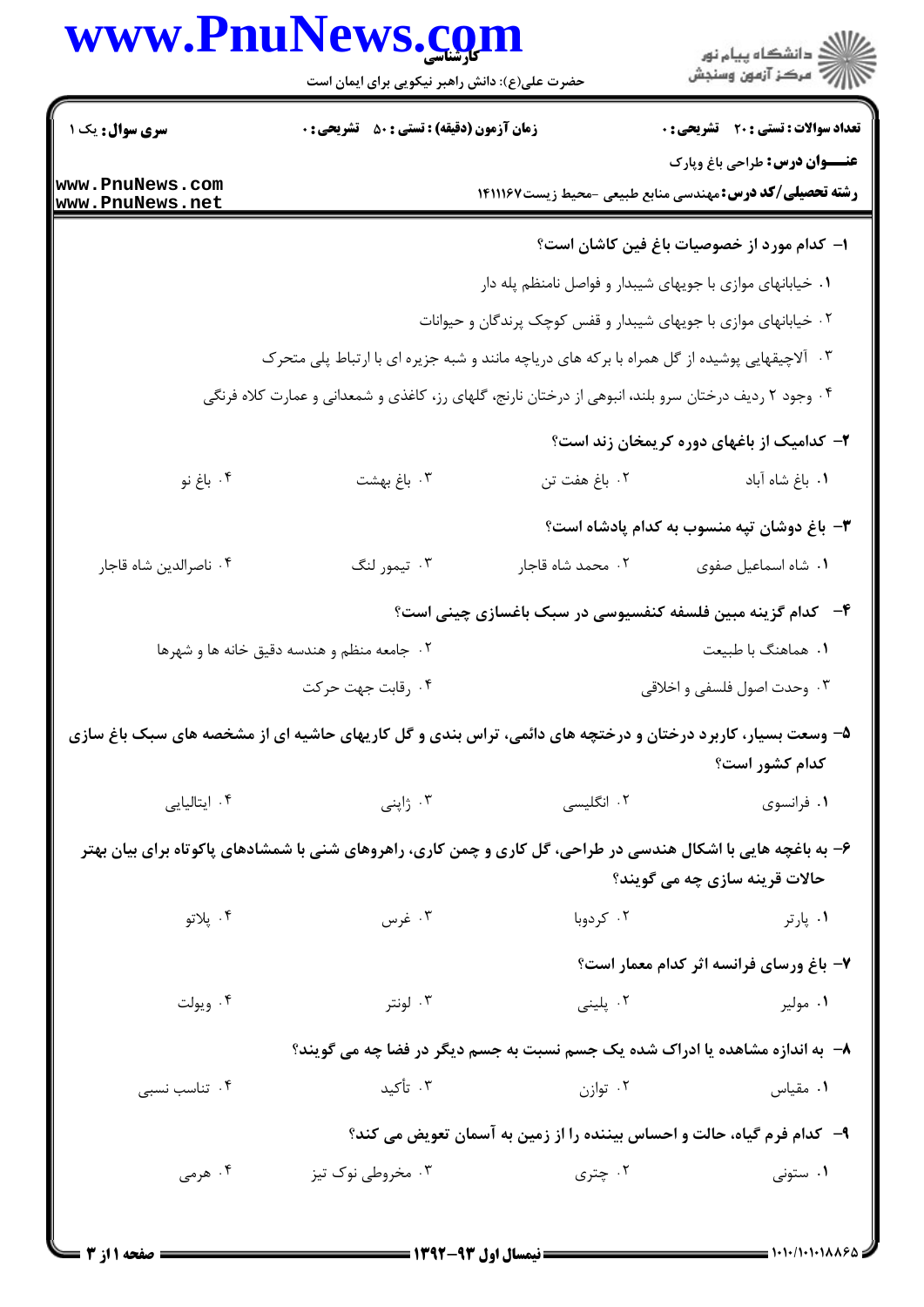|                                    | www.PnuNews.com<br>حضرت علی(ع): دانش راهبر نیکویی برای ایمان است |                                                                                                 | ر<br>راک دانشگاه پیام نور<br>از مرکز آزمون وسنجش   |  |
|------------------------------------|------------------------------------------------------------------|-------------------------------------------------------------------------------------------------|----------------------------------------------------|--|
| <b>سری سوال : ۱ یک</b>             | <b>زمان آزمون (دقیقه) : تستی : 50 ٪ تشریحی : 0</b>               |                                                                                                 | <b>تعداد سوالات : تستی : 20 - تشریحی : 0</b>       |  |
| www.PnuNews.com<br>www.PnuNews.net |                                                                  | <b>رشته تحصیلی/کد درس:</b> مهندسی منابع طبیعی -محیط زیست۷۶۷۱۱۱۶۷                                | <b>عنـــوان درس:</b> طراحي باغ وپارک               |  |
|                                    |                                                                  |                                                                                                 | ۱۰– کدام مورد از معایب کف سازی با آجر در باغ است؟  |  |
|                                    | ۲. قابلیت حل شدن در بعضی فرآورده های نفتی                        |                                                                                                 | ۰۱ هزینه گران نصب                                  |  |
|                                    | ۰۴ انعکاس نور                                                    |                                                                                                 | ۰۳ سرد و سخت                                       |  |
|                                    |                                                                  | <b>۱۱- در میادین بزرگ و پارکینگ ها از چه نوع منبع روشنایی استفاده می شود؟</b>                   |                                                    |  |
|                                    | ۰۲ روشنایی با پایه بلند                                          |                                                                                                 | ٠١ روشنايي با پايه بسيار بلند                      |  |
|                                    | ۰۴ فانوس با پایه های متفاوت                                      |                                                                                                 | ۰۳ روشنایی با پایه متوسط                           |  |
|                                    |                                                                  | ۱۲- گیاهان در هر بار چه مقدار گرد و غبار و میکروبهای معلق در هوا را می توانند در خود رسوب دهند؟ |                                                    |  |
| ۰۴ تن در هکتار                     | ۰۳ . ۷۸ تن در هکتار                                              | ۰۲ ۵/ تن در هکتار                                                                               | ۰۱ ۷۶ تن در هکتار                                  |  |
|                                    |                                                                  |                                                                                                 | ۱۳– کدام گزینه از مشخصه های گیاه بگونیا است؟       |  |
|                                    | ۰۲ در مکانهای سایه آفتاب و آفتابی رشد می کند.                    |                                                                                                 | ۰۱ گل بهاری است.                                   |  |
|                                    | ۰۴ تکثیر آن توسط تقسیم بوته است.                                 |                                                                                                 | ۰۳ گلهای به رنگ زرد دارد.                          |  |
|                                    |                                                                  | ۱۴- کدام منظره بر حسب افراد مختلف، حس امنیت یا حال غم زده و افسرده را منتقل می کند؟             |                                                    |  |
|                                    | ۰۲ منظره از بالا                                                 |                                                                                                 | ۰۱ منظره از سطح                                    |  |
|                                    | ۰۴ به ترتیب منظره از بالا و سپس از پائین                         |                                                                                                 | ۰۳ منظره از پائين                                  |  |
|                                    |                                                                  | ۱۵- در طراحی باغ، در بخش آگاهی به خصوصیات فرهنگی و جغرافیایی چه مواردی بررسی می گردد؟           |                                                    |  |
|                                    |                                                                  | ۰۱ تهیه نقشه و کروکی، مسیر سیلاب، امور باغبانی و تزئیناتی، منظره                                |                                                    |  |
|                                    |                                                                  | ۰۲ تهیه نقشه و کروکی، کار ساختمانی، برآورد هزینه، امور باغبانی و تزئیناتی                       |                                                    |  |
|                                    |                                                                  |                                                                                                 | ۰۳ زمین، مسیر سیلاب، برآورد هزینه، برنامه ریزی طرح |  |
|                                    |                                                                  |                                                                                                 | ۰۴ زمین، مسیر سیلاب، منظره، اماکن اطراف زمین       |  |
|                                    |                                                                  |                                                                                                 | ۱۶– چهار باغ اصفهان نمونه ای از کدام نوع پارک است؟ |  |
| ۰۴ با طرح فانتزى                   | ۰۳ با طرح رسمی                                                   | ٢. با طرح مختلط                                                                                 | ۰۱ با طرح غیررسمی                                  |  |
|                                    |                                                                  | ۱۷– عرض خیابانهای اصلی در پارکهای عمومی حداقل باید چند متر باشد؟                                |                                                    |  |
| ۰۴ ۱۵ متر                          | ۰۳ ۱۴ متر                                                        | ۰۲ متر                                                                                          | ۰.۱ امتر                                           |  |